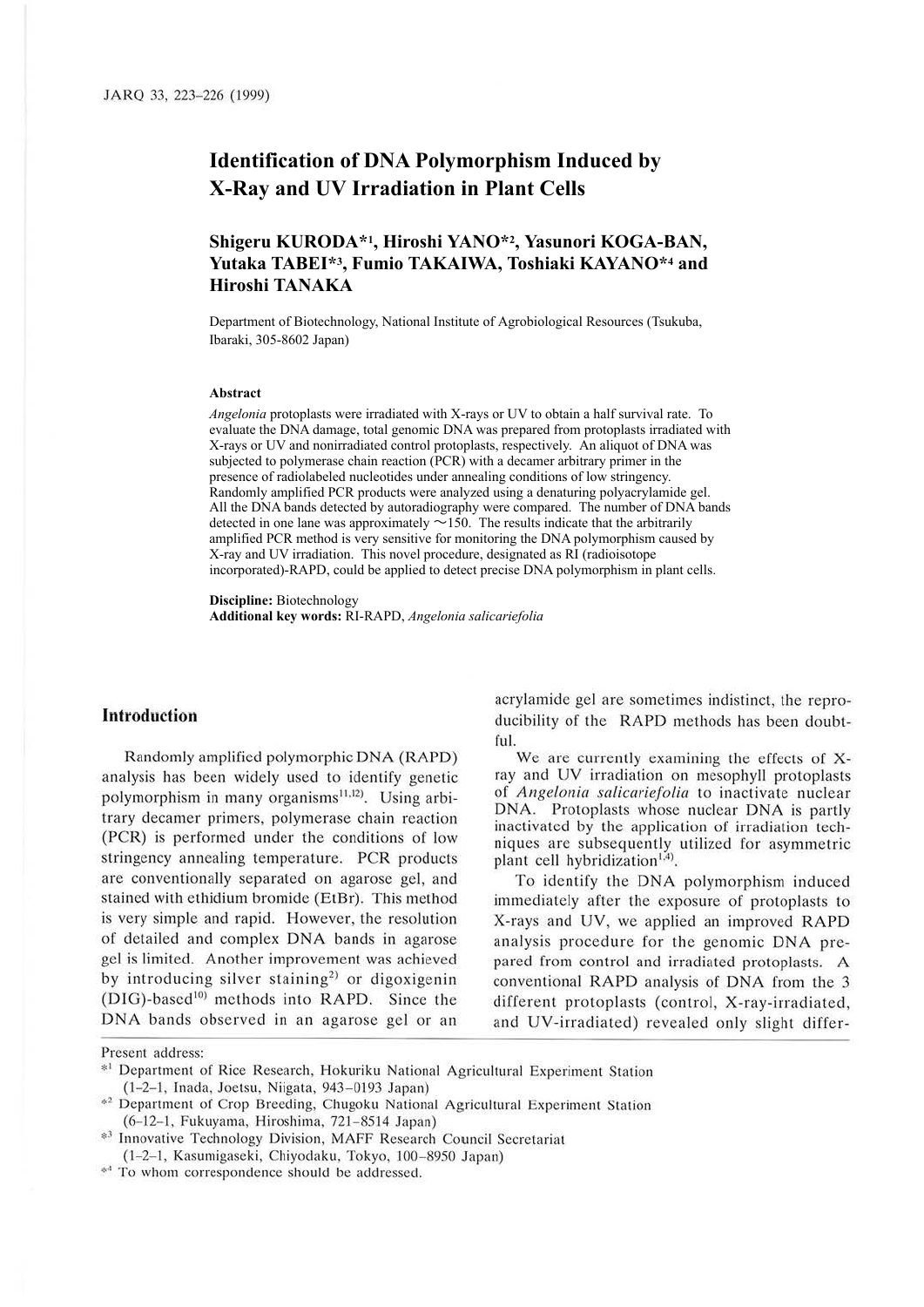ences, while significant differences between the control and irradiated protoplasts were detected by the novel procedure. Here we describe the protocols for an improved RAPD method which could be applied in general.

## **Materials and methods**

## $1)$  X-ray and UV irradiation of protoplasts

Mesophyll protoplasts from leaf segments of Angelonia salicariefolia L. were cultured in liquid MS16 medium as previously described<sup>7)</sup>. Protoplasts  $(-5 \times 10^4 \text{ cells/mL})$  were irradiated with X-rays (60 kVp, 4 mA, dose of 15 K) or UV (2.5 mW/cm<sup>2</sup>/s, dose of 25 mW/cm<sup>2</sup> at 254 nm). Under these conditions, the cell division frequency of the irradiated protoplasts was reduced to half, compared to that of control cells after 7 days of culture (unpublished data). Immediately after the exposure to X-rays and UV, protoplasts were frozen and kept at -70°C until the preparation of DNA.

## 2) DNA preparation

Total genomic DNA from protoplasts was prepared according to the method of Comczynski<sup>3)</sup> for simultaneous DNA and RNA extraction from tissues or cultured cells. We found that this single step procedure which is very simple and rapid can be used to prepare reasonable amounts of total genomic DNA from protoplasts. The guanidium isocyanate/phenol solution (ISOGEN™) was obtained from Nippon Gene.

#### 3) Polymerase chain reaction (PCR)

Three dccamer oligonucleotides, designated as RA1, RA3, and RA5 whose sequences were 5'-GTCTGACGGT-3', 5'-CGATCGAGGA-3' , and 5'-AAGCAGCAAG-3', respectively, were used as RAPD primers<sup>8)</sup>. The standard PCR solution (20  $\mu$ L) was composed of 100 ng of template DNA, 20  $\mu$ M of primer, 200  $\mu$ M of dNTP, 10  $\mu$ Ci of [ $\alpha$ - $32P$ ]dCTP (Amersham, 3,000 Ci/mmol), 2.5 units of Tth Polymerase (Toyobo) in the recommended buffer. PCR was carried out in an IWAKL thermal sequencer (TSR-300) and the conditions were as follows;  $94^{\circ}$ C denaturation for 30 s,  $42^{\circ}$ C annealing for 60 s, and  $72^{\circ}$ C extension for 30 s with 40 cycles, and another  $72^{\circ}$ C extension for 5 min. For DNA standard molecular markers,  $\phi \times 174$ /HaeIII digests and DNA sequencing ladder (Ml3 DNA as a template) were used for an agarose gel and a denaturing polyacrylamide gel,

## respectively.

## 4) Gel electrophoresis

Following 1.5% agarose gel electrophoresis in TBE buffer, the PCR products were visualized by staining in EtBr solution (1  $\mu$ g/mL) and photographed. For denaturing gels. a 6% polyacrylamide gel (acrylamide : BIS=19 : 1) containing 42% urea was used in Tris borate buffer. The size of the denaturing gel was 200 mm (width) $\times$ 600 mm  $(length) \times 0.35$  mm (thickness). Electrophoresis was carried out for 8 h at 1,500 V, the gel was dried on 3MM paper (Whatman) subsequently, and autoradiographed overnight without the use of an intensifying screen.

## **ResuJts and discussion**

Fig. I shows the PCR products derived from the X-ray irradiated  $(X)$ , the control  $(C)$ , and the UV-irradiated protoplasts (U), using 3 different primers (RAI, RA3, and RAS). In lane 1 using a primer RA1, some extra DNA bands were



Detection of damage of protoplasts by conventional RAPD

|  | Lane 1: primer RA1, |                | X: X-ray treatment, |  |  |  |
|--|---------------------|----------------|---------------------|--|--|--|
|  |                     | 2: primer RA3. | C: control.         |  |  |  |
|  |                     | 3: primer RA5, | U: UV treatment.    |  |  |  |

## Fig. I. Conventional **RAPD** pattern

- PCR products derived from X-ray (X)-, UVirradiated (UV), and control (C) protoplasts using arbitrary primers, RA1, RA3 and RA5, were electrophoresed in a 1.5% agarose gel and stained with EtBr.
	- (M) indicates  $\phi \times 174$  *Hae* III digests.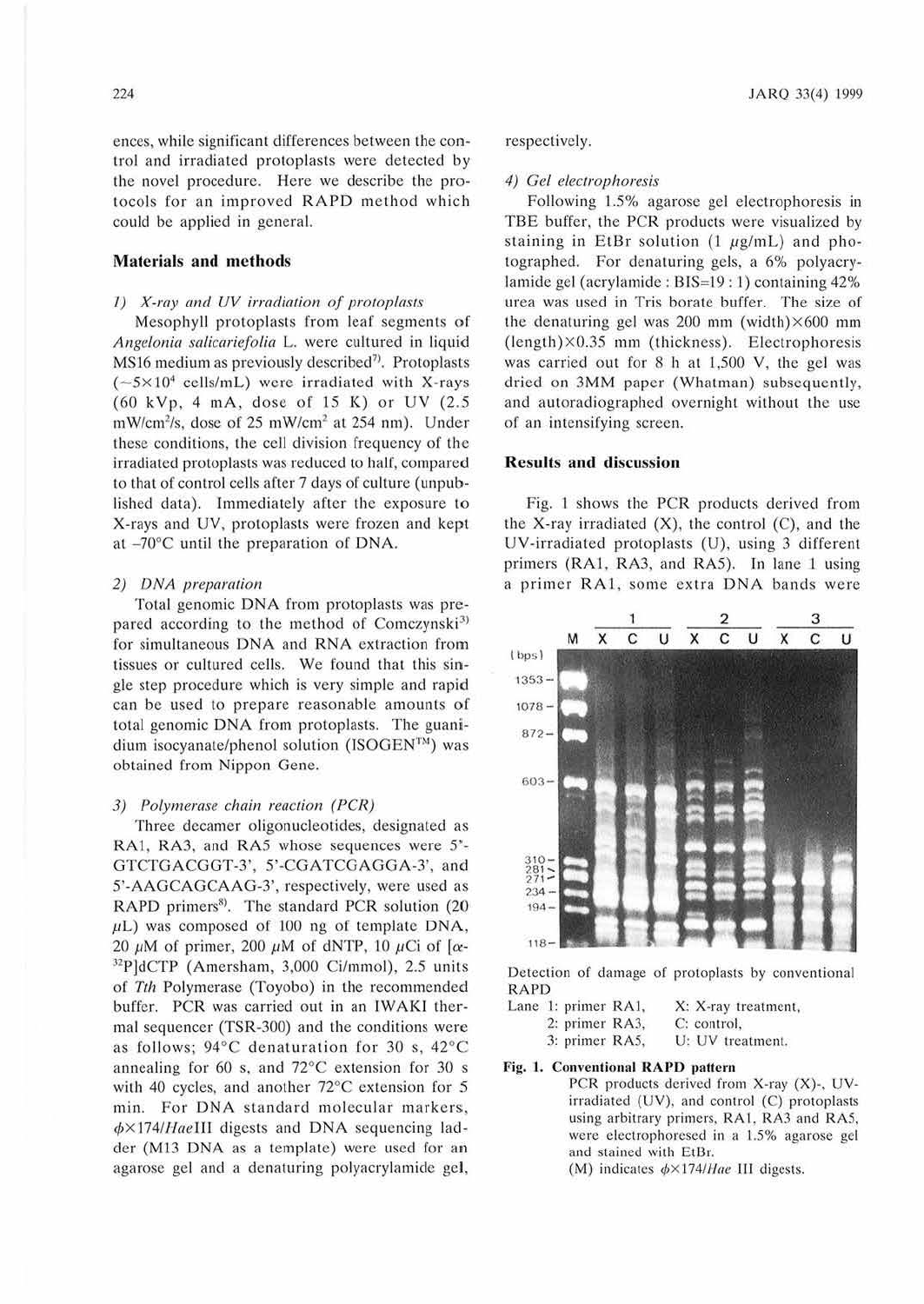

## Fig. 2. RI-based RAPD pattern

PCR products derived from X-ray (X)-, UV (U)-irradiated, and control (C) protoplasts using arbitrary primers, RA1, RA3 and RA5 were electrophoresed in a 6% denaturing gel and autoradiographed over-night. were also obtained using RA3 (Fig. 1, lane 2) and RA5 (Fig. 1, lane 3), respectively. These results indicated that irradiation with X-rays and UV led to DNA rearrangements in the portion of genomic DNA.

To identify a RAPD profile more precisely, we adopted a radioisotope-incorporated PCR (RI-based PCR) method. Fig. 2 shows one example of the autoradiograph of the PCR products. The order of samples was the same as that in Fig. 1. The DNA bands observed in the X-ray (X)- and UV (U)-irradiated protoplasts were distinct from those of the control (C). The sizes of the DNA bands were estimated to be in the range of  $\sim$ 100 to  $\sim$  500 bp by comparison with the sequence ladder of M13 (data not shown). The total number of bands in each lane shown in Fig. 2 was determined (Table 1), and found to be larger than that shown in Fig. 1, presumably due to the higher resolution in polyacrylamide denaturing gels.

Approximately 120 to 160 DNA bands were detected in the range of  $\sim$ 100 to  $\sim$ 500 bp in each lane. The total number of DNA bands was not significantly different among the primers, especially between RA1 and RA5. However, the number of bands that disappeared or the appearance of new DNA bands depended on the primer used (Table 1). It should be noted that PCR products less than 100 bp could not be detected easily by autoradiography because the amount of  $\alpha^{-32}P$ dCTP incorporated into the PCR products was very small. In brief, the present study revealed that (1) DNA rearrangement in protoplasts by Xrays and UV could be effectively monitored by RI-based PCR, (2) a denaturing polyacrylamide gel is superior to an agarose gel for the resolution of PCR products in the range of  $\sim$ 100 to  $\sim$ 500 bp. and (3) some primers enabled to detect DNA damage more effectively than others.

Hall et al.<sup>5)</sup> examined the effects of X-rays and UV on DNA isolated from a protoplast culture of sugar beet (Beta vulgaris). They showed a significant fragmentation of nuclear DNA by pulsedfield gel and conventional agarose gel electrophoresis. They were the first to demonstrate the DNA damage by X-rays and UV at the molecular level. However, only large DNA fragments were analyzed in that study. To detect the DNA damage caused by UV irradiation, Stapleton et al.<sup>9)</sup> measured pyrimidine dimers using a specific antibody. Since their method was based on immunoreactive detection and was quantitative, only